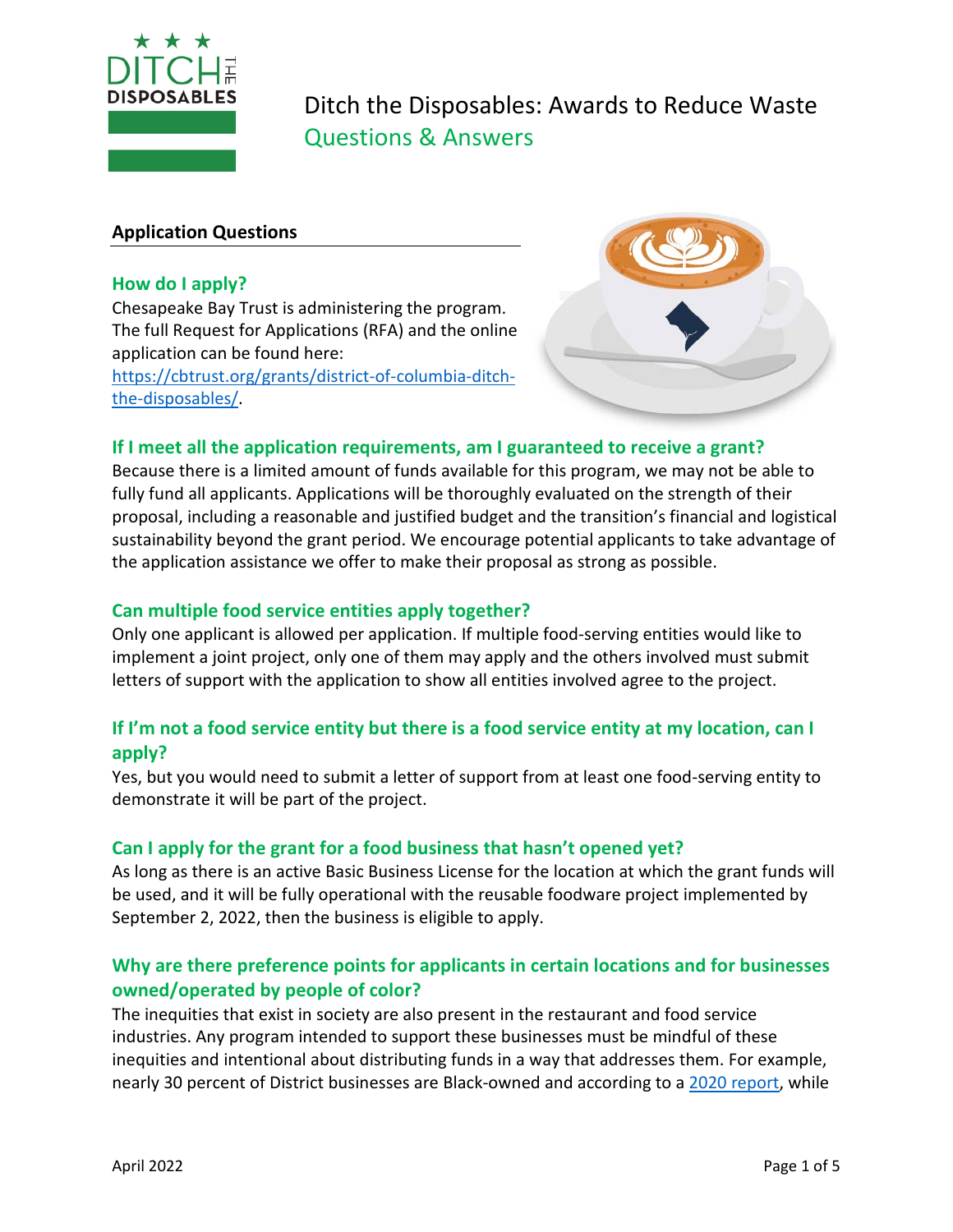

that is a higher percentage than other major U.S. cities, Black-owned businesses earn far less revenue on average than white-owned businesses. There is als[o evidence](https://www.brookings.edu/research/new-data-shows-small-businesses-in-communities-of-color-had-unequal-access-to-federal-covid-19-relief/) of racial bias in the distribution of pandemic relief funds to small business, which made it harder for restaurants and other businesses owned by people of color to access the funds to stay in operation during the economic downturn.

## **Do you offer application assistance?**

Yes! We will offer virtual information sessions while the application period is open. We can also offer one-on-one assistance during this time. All assistance we provide will be based on the published Request for Applications (RFA).

## **Reusables & COVID-19 Questions**



# **I don't want to use reusable foodware while COVID is still out there. Can grant funds be used to buy a dishwasher and reusable dishes now to start using after the pandemic is over?**

No. Food service entities that receive grant money under this program must make the transition from disposable to reusable foodware by the end of the project period on September 2, 2022. If a food service entity is not comfortable with reusable foodware at this time, they should not apply for the program this year.

## **Is it safe to use reusable foodware during a pandemic?**

Absolutely! There was some uncertainty at the start of the pandemic about how easily the virus could spread through surfaces, but the research since shows a very low risk of surface transmission. An international group of scientists and public health researchers have released a [statement](https://static1.squarespace.com/static/5f218f677f1fdb38f06cebcb/t/5f2440cc6a74cc6a860708b4/1596211404419/Health+Expert+Statement+Version+9.pdf) addressing the safety of reusables. The organization Upstream Solutions has some additiona[l resources](https://upstreamsolutions.org/reuse-vs-singleuse-safety) that can help food service entities and the communities they serve better understand the safety of reusable foodware.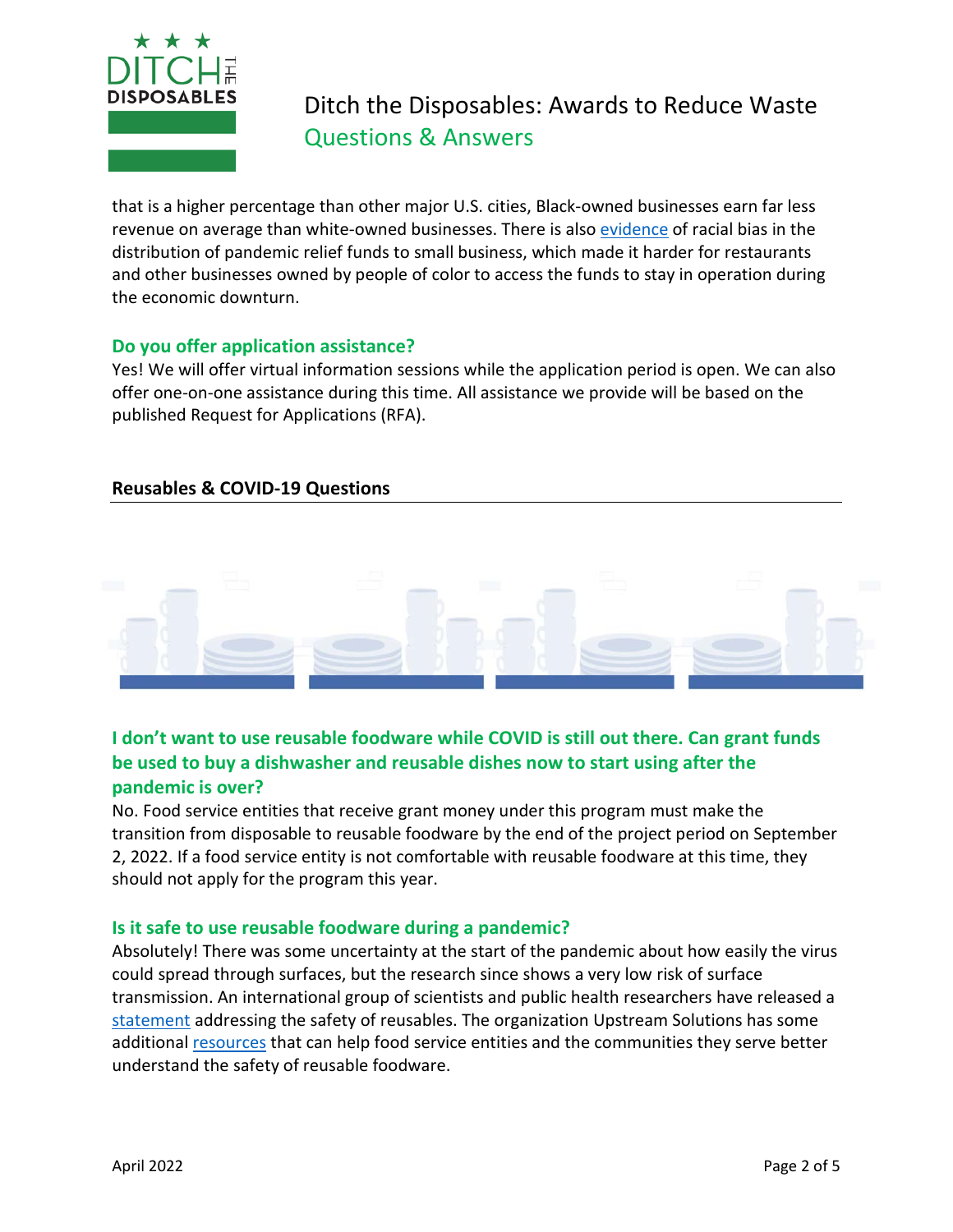

#### **Foodware Questions**

# **Reusable dishes make sense for dine-in food service, but for takeout? How does that work?**

There are indeed ways a restaurant or food-serving entity can use reusable takeout containers for pickup/to-go meals, especially with regular customers. As long as a container is designed for



repeated washing and sanitizing, then it can be safely used to transport food before the customer returns it to the business to undergo the proper cleaning protocols before being used and distributed again. Some restaurants tie reusable takeout containers in with a loyalty program for regular customers, or charge a deposit which they refund when the customer returns the item. You may have other ideas!

## **Why is disposable foodware a problem?**

Disposable foodware often ends up as litter in our streets, parks, and waterways, which is unsightly and harmful to ecosystems. When disposed of properly, it is a growing portion of the trash that ends up landfilled or incinerated. The good news is that switching to reusables can address these issues and provides other benefits too. In addition to reducing the waste associated

with single-use items, switching to reusable foodware can save money and create a better dining experience for customers. Furthermore, reusable foodware branded with the business name and/or logo can be a way to increase visibility and build loyalty.

## **I'm already using recyclable and compostable foodware. Isn't that enough?**

Recycling and composting are important to do but sometimes are not enough. Recycling and composting capabilities vary widely by locality, and many items are cross-contaminated which means they can't go through those processes. Because of these factors, it is better to avoid using disposable and single-use items in the first place whenever possible, regardless of their material. You can learn more about the vast impacts of food service ware waste at doee.dc.gov/foodserviceware.

#### **How does transitioning to reusable foodware help my bottom line?**

In more ways than one! The costs of disposable foodware have increased significantly since the pandemic took hold, and this has made it more difficult for food-serving entities to find and afford these items. The organization ReThink Disposable has several [case studies](http://www.rethinkdisposable.org/businesses) documenting disposable-to-reusable foodware transitions and how they were able to not only reduce waste at the participating businesses, but also save money.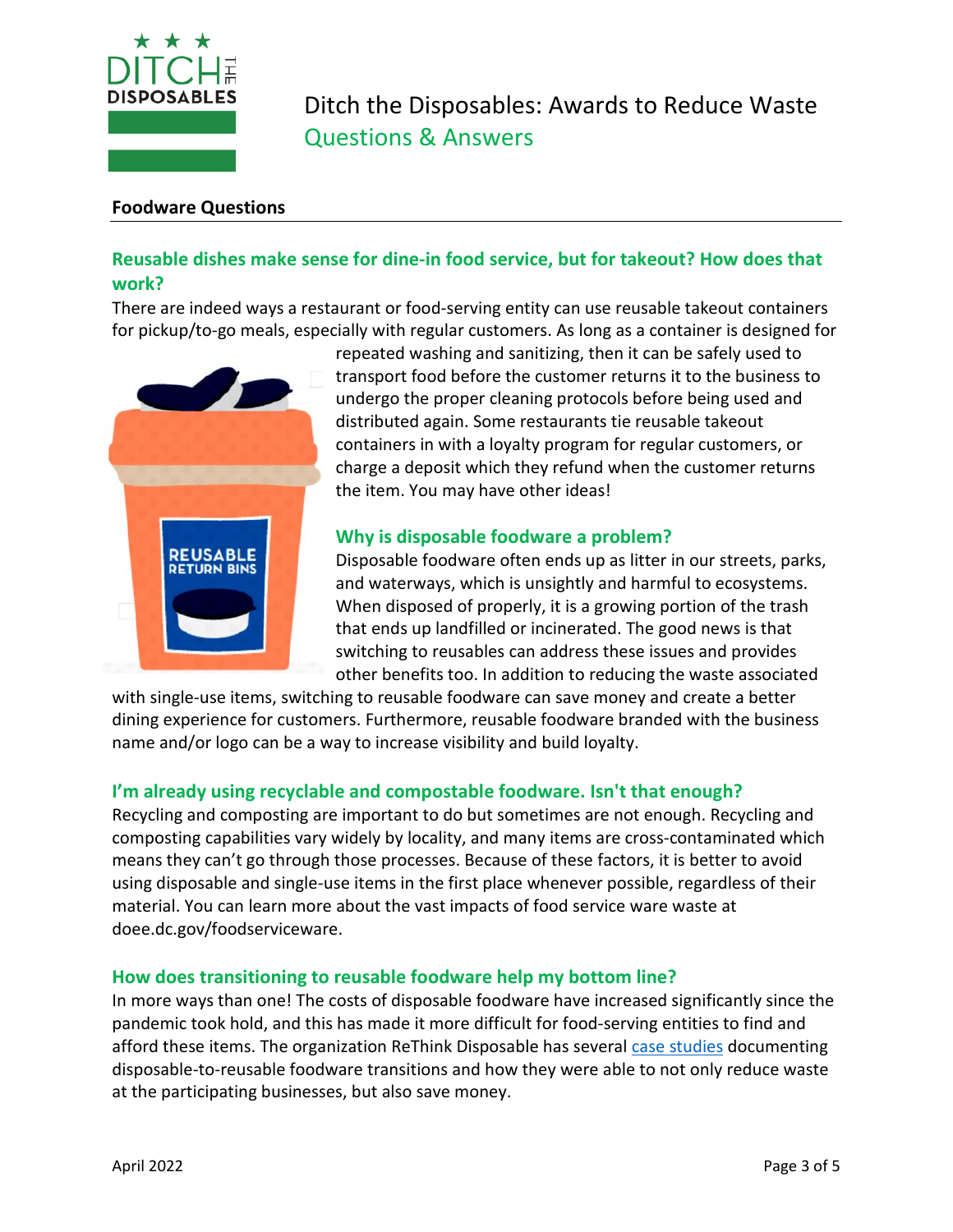

# **How can I give customers their food or beverage in a reusable takeout or to-go container brought in from outside? Isn't that a health code violation?**

Good question! District health codes already allow for the filling/refilling of customers' own beverage containers as long as the food-serving entity complies with DC Department of Health regulations to prevent contamination. Customers' own containers are not allowed for food or other non-beverage items for consumption, but applicants can apply for a variance to distribute reusable takeout containers that are housed, collected, and sanitized in-house at the establishment. The codes can be found [in this document](https://doh.dc.gov/sites/default/files/dc/sites/doh/publication/attachments/DC%20Register_Nov_30_2012_Final%20Rulemaking_DOH%20-%2025A%20DCMR%20-%20Food%20and%20Food%20Operationspdf.pdf) and the relevant sections are 815 (Preventing Contamination – Refilling Returnables) and 1910 (Methods – Cleaning for Refilling of Returnables). Please contact [food.safety@dc.gov](mailto:food.safety@dc.gov) for specific questions regarding reusable foodware and health codes compliance.

#### **Will I need any special permits or permissions for transitioning to reusable foodware?**

This will depend on what kind of foodware transition you're interested in. If you are looking to install a new commercial dishwasher at your location: you will need to apply for or already have the necessary permit from the Department of Consumer and Regulatory Affairs. If you are looking to start a reusable takeout container program, either in-house for a single location or to start a third-party shared system, you will need to apply for a variance from the Department of Health. Information on the process for obtaining both can be found on the Chesapeake Bay Trust's [Ditch the Disposables webpage.](https://cbtrust.org/grants/district-of-columbia-ditch-the-disposables/)